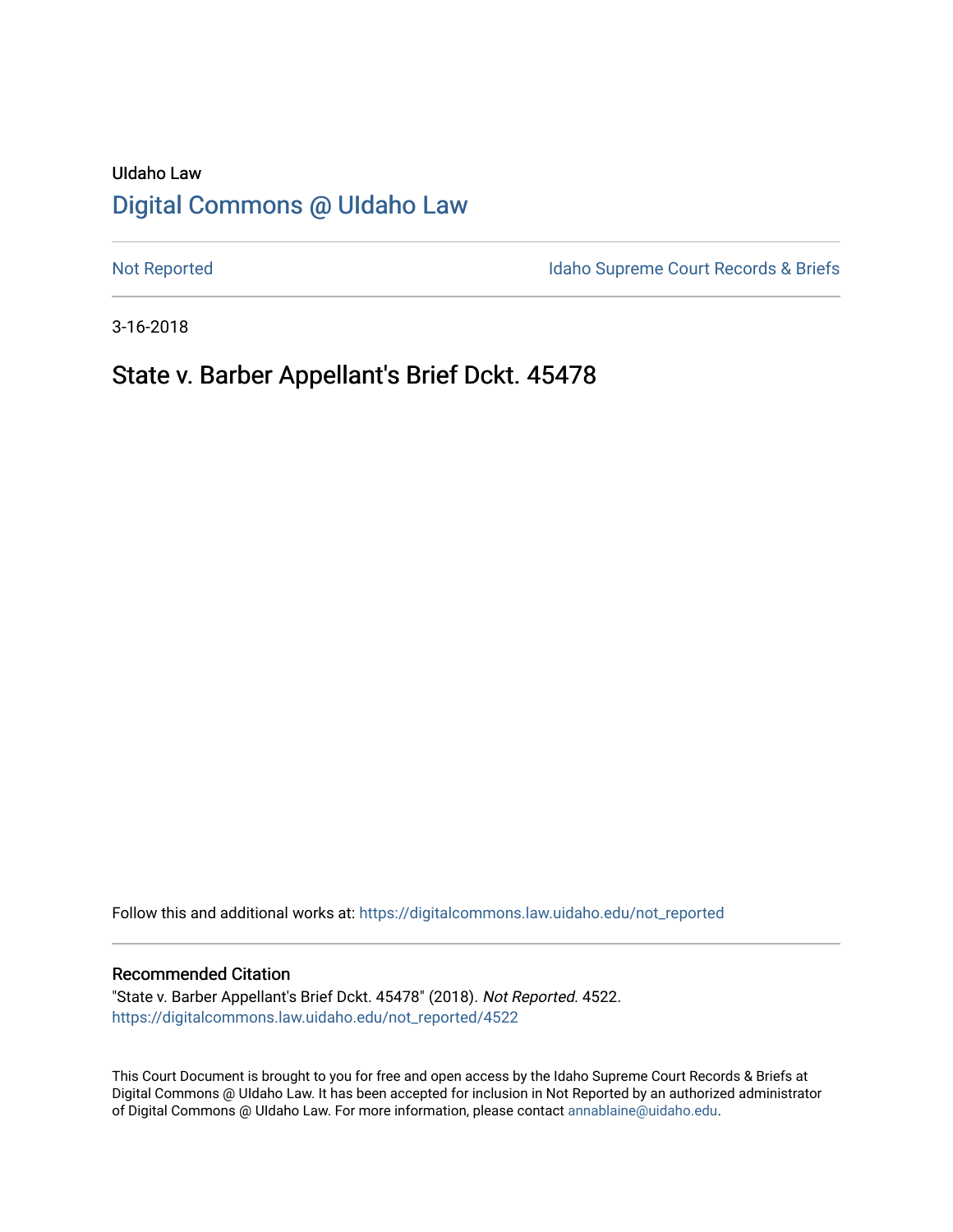ERIC D. FREDERICKSEN State Appellate Public Defender I.S.B. #6555

LARA E. ANDERSON Deputy State Appellate Public Defender I.S.B. #9855 322 E. Front Street, Suite 570 Boise, Idaho 83702 Phone: (208) 334-2712 Fax: (208) 334-2985 E-mail: documents@sapd.state.id.us

### IN THE SUPREME COURT OF THE STATE OF IDAHO

| STATE OF IDAHO,        |                              |
|------------------------|------------------------------|
|                        | NO. 45478                    |
| Plaintiff-Respondent,  |                              |
|                        | ADA COUNTY NO. CR01-16-30823 |
| V.                     |                              |
|                        |                              |
| DAMIAN MAXWELL BARBER, | <b>APPELLANT'S BRIEF</b>     |
|                        |                              |
| Defendant-Appellant.   |                              |
|                        |                              |

### STATEMENT OF THE CASE

#### Nature of the Case

Damian Barber appeals from the district court's Order Relinquishing Jurisdiction, asserting the district court abused its discretion by failing to fully consider mitigating factors and relinquishing jurisdiction after successful completion of a rider.

## Statement of the Facts & Course of Proceedings

On September 15, 2016, twenty year old Damian Barber became exceedingly jealous and upset after his former girlfriend and child's mother, Savannah Hunter, refused to communicate with him once they began discussions of getting back together. (Presentence Investigation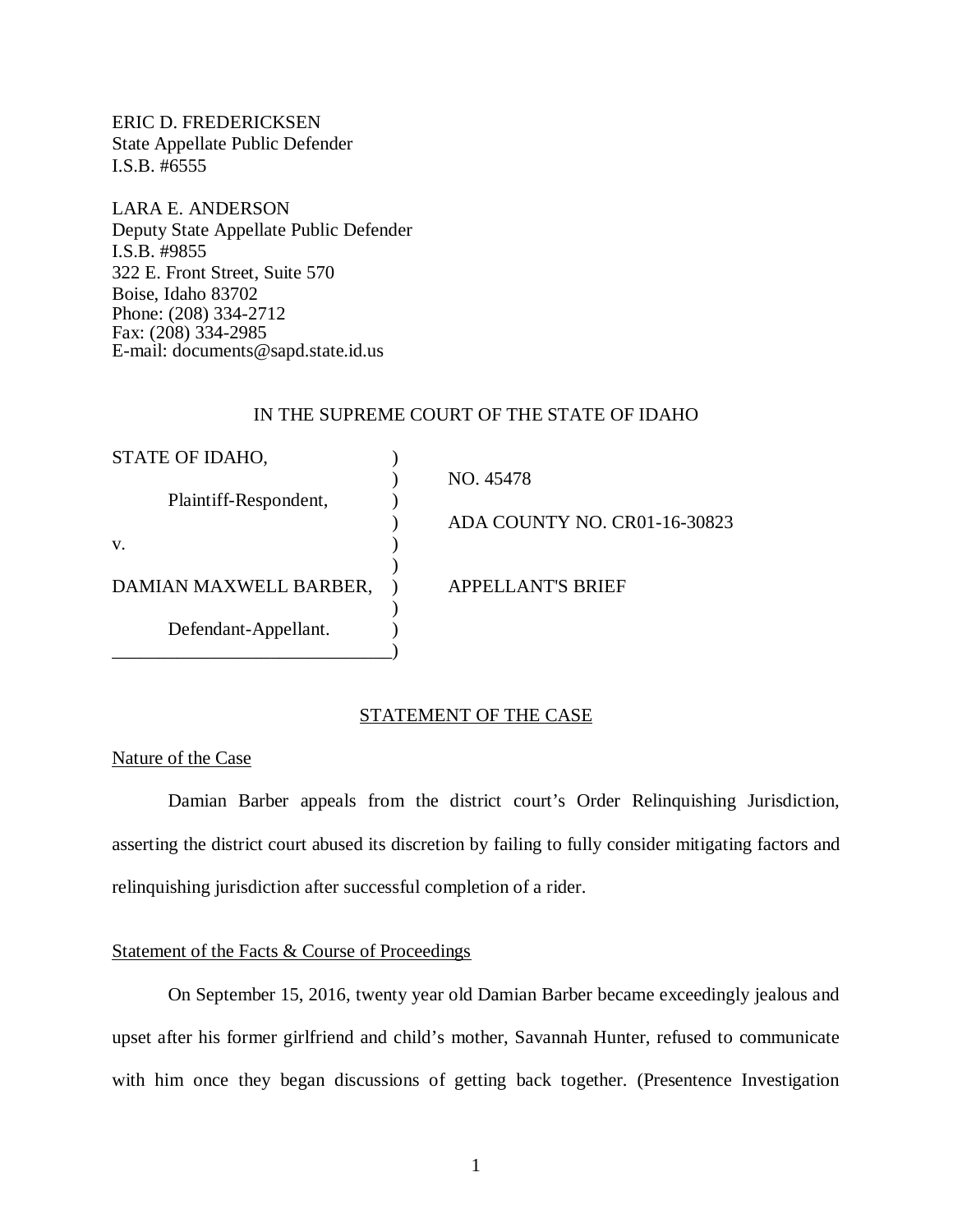("PSI"), pp.183-184.) Instead, she went off-roading with her friends and asked Elston Herzog and his roommates to watch David, Ms. Hunter and Mr. Barber's infant son. (PSI, p.98.) When inquiring about Savannah and his son's whereabouts, Mr. Barber sent numerous messages to Savannah's friends, including Layla Schnepel, a/k/a Layla Kelsey. Apparently, the parties engaged in back-and-forth text messages of a disparaging nature, which Ms. Schnepel described as a lot of "shit-talking, name calling and drama." (PSI, p.126.) The verbal dispute escalated when Mr. Barber complained that he did not want his son babysat by "dope heads," and he called Ms. Schnepel a horrible mother, since she, along with her husband, Cory Schnepel, had previously given up their son for adoption. (PSI, pp.125, 131.) Ms. Schnepel then called her brother, Elston Herzog, for help. (PSI, p.125.)

Mr. Barber and Ms. Hunter's friend or friends agreed to fight, or in the words, of Cody Schnepnel, "scrap it out," because everyone was enraged. (PSI, pp.98-100, 132.) Some say that it was Mr. Barber who challenged them to a fight. (PSI, p.99.) Savannah Hunter, Keola Keliikuli, Cameron Gamel, Cody Schnepel, Kayla Schnepel, Elston Herzog, and Elston's blonde female friend, all traveled to Mr. Barber's house to confront him. (PSI, pp.99-101.) Ms. Hunter warned them not to go onto the property because Mr. Barber's grandma, Melody Williams, was known to have firearms around the house and "would have a reason to shoot them." (PSI, p.98.) When they arrived in the vicinity of Mr. Barber's house, they had trouble finding Mr. Barber's house, so Mr. Herzog called Mr. Barber to get his exact location, and also shone a rifle sight with a bright green laser pointer outside to find Mr. Barber. (PSI, p.99.)

When they located Mr. Barber, they noticed he was outside, holding a .22 rifle pointed towards the sky. (PSI, pp.99-101.) Mr. Barber fired into the sky, and then, the rifle was at Mr. Barber's hip level. Mr. Herzog thought he was aiming at his sister, Layla, and he took off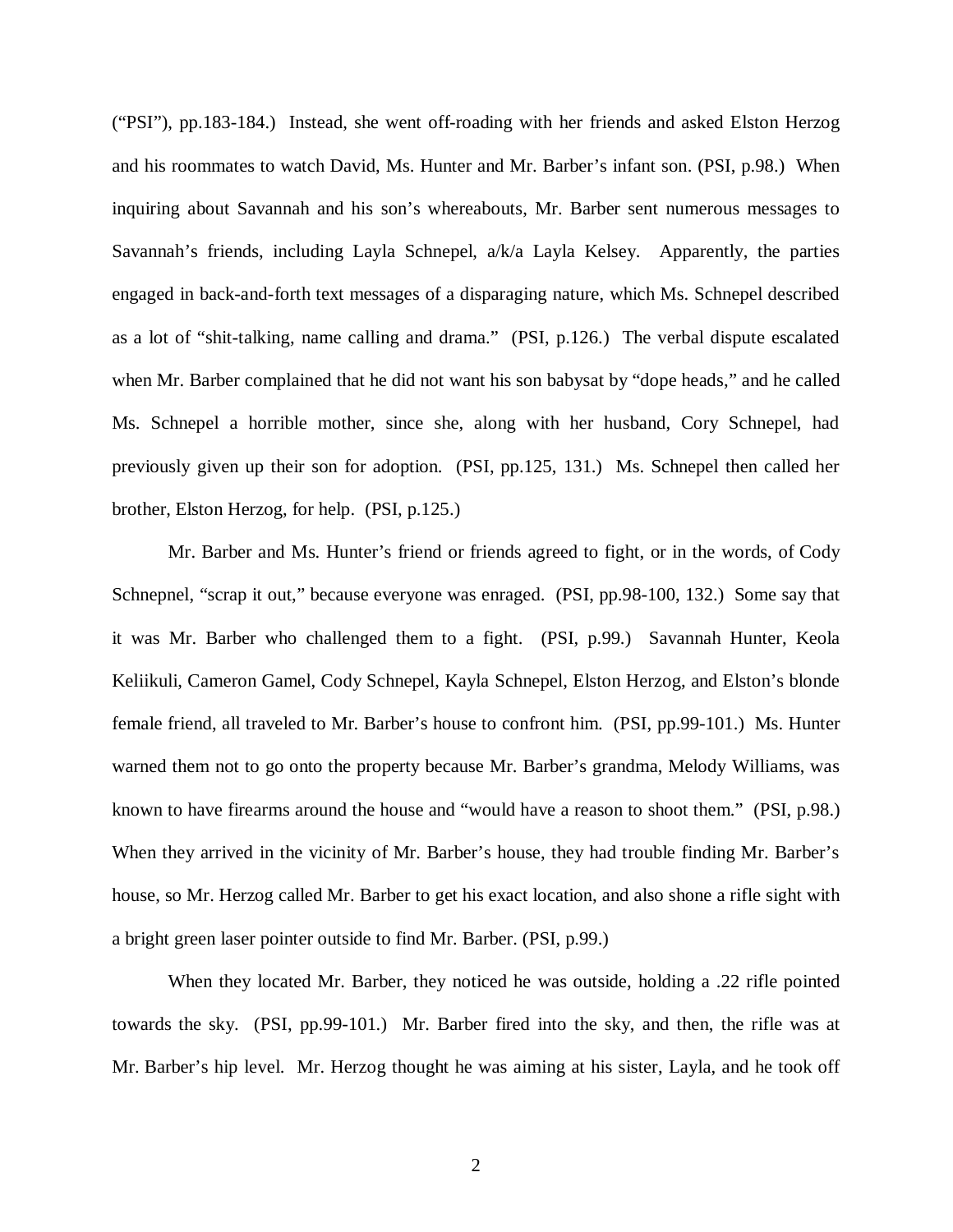after Mr. Barber, grabbing the gun, and then jumping on Mr. Barber's back. Mr. Barber fired several rounds, but it did not seem that he was aiming at anything. (PSI, p.130.) A witness described them "grappling over the gun" before it went off; another explained that Mr. Herzog was trying to get the gun away from Mr. Barber or "get him to the ground." (PSI, pp.100, 126.) Layla Schnapel stated, "it was kind of Elston instigating it," (meaning the agreement to fight) whereas others blame Mr. Barber. (PSI, pp.99-102, 126.) Upon police questioning, Mr. Barber admitted shooting Mr. Herzog; he admitted first firing a warning shot, whereupon Mr. Herzog began striking Mr. Barber with his fists. Mr. Barber raised the then, downward-pointed rifle to push Mr. Herzog away, but when it was at waist level, he shot Mr. Herzog three times. (PSI, pp.95, 183-184.) Mr. Barber also made statements suggesting self-defense. (PSI, pp.183-184.) Police responded to the scene and Mr. Herzog obtained emergency medical treatment for two non-life threatening gunshot wounds, and was released two days later with instructions for wound care. (PSI, pp.267-270.)

Mr. Barber was arrested and charged with aggravated assault, aggravated battery and use of a firearm or deadly weapon in the commission of a crime. (R., pp.43, 46-47.) Pursuant to an agreement with the State, Mr. Barber pled guilty to aggravated battery and agreed to pay restitution in exchange for the State's agreement not to file a complaint in an unrelated matter. (R., pp.62-63.) At the initial sentencing hearing, the district court sentenced Mr. Barber to a fifteen year term, with three years fixed, and retained jurisdiction for "evaluative" purposes to assess Mr. Barber's ability to rehabilitate and consider the propriety of reducing his sentence. (Transcript, 12/19/2016 ("Tr. 1"), p.30, Ls.13-22.)

Mr. Barber was thereafter placed in the Change at Corrected Alternative Placement Program ("CAPP") and participated in treatment. (R., p.69.) At his rider review hearing, he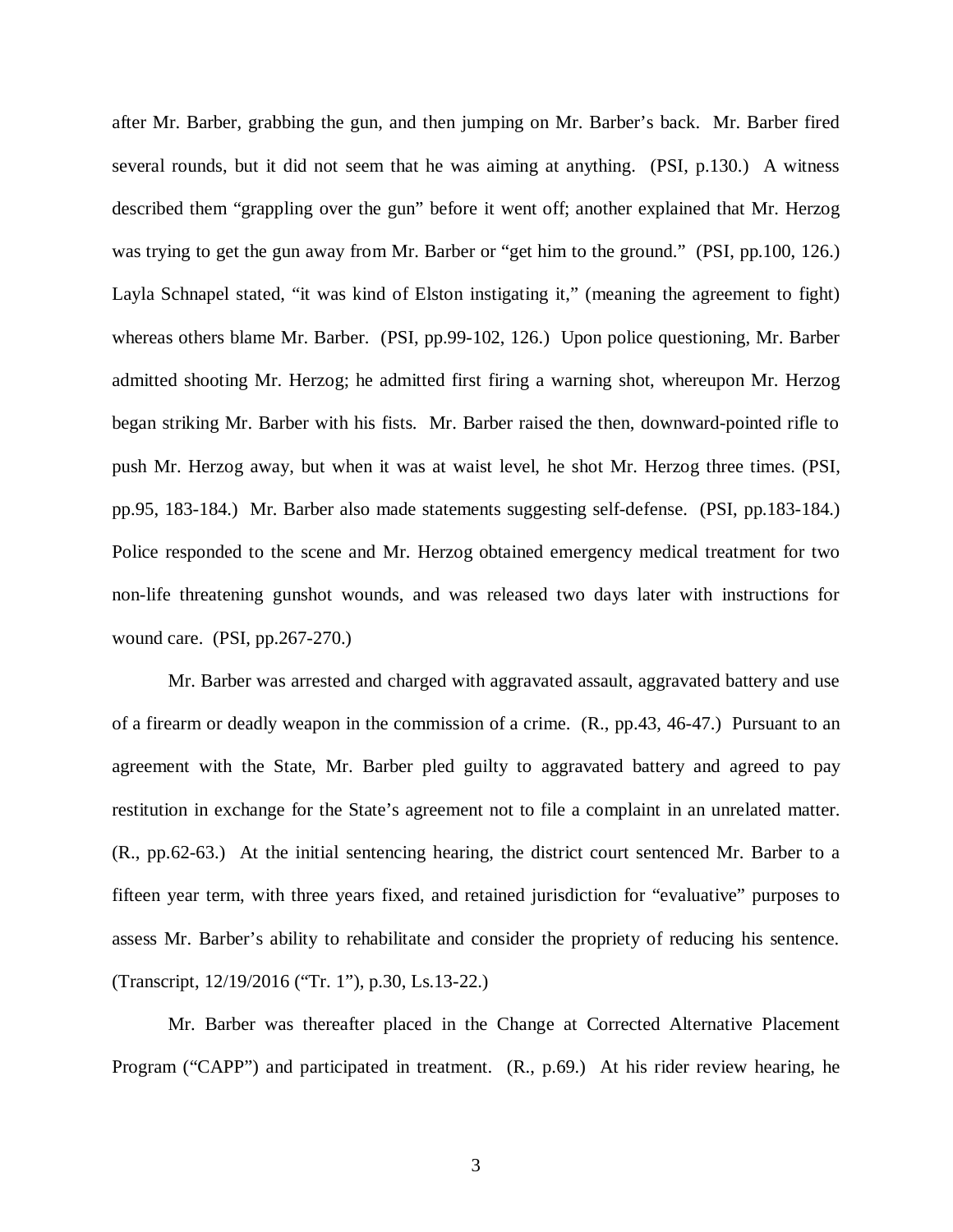requested to be placed on probation, or in the alternative, to complete additional programming on retained jurisdiction. (Transcript, 10/02/2017 ("Tr. 2"), p.9, Ls.3-8.) Despite reports of Mr. Barber's progress and a recommendation from the Department of Correction that Mr. Barber be placed on probation, the district court relinquished jurisdiction and imposed his fifteen year sentence. (R., pp.71-73; Tr. 2, p.15. L.12.) Mr. Barber filed a timely Notice of Appeal. (R., p.74.)

#### ISSUE

Did the district court abuse its discretion by failing to place Mr. Barber on probation after he successfully completed his rider in light of the mitigating factors?

#### ARGUMENT

# The District Court Abused Its Discretion By Failing To Place Mr. Barber On Probation After Successful Participation In A Rider

Mr. Barber asserts that, given any view of the facts, the district court abused its discretion by failing to place him on probation at the rider review hearing. The primary goal of the retained jurisdiction statute, I.C. § 2601(4), is to permit the trial court additional time to assess a particular defendant's rehabilitative potential and suitability for probation. *State v. Chapel*, 107 Idaho 193, 687 P.2d 583 (Ct. App. 1984). The ultimate goal of a defendant agreeable to retained jurisdiction is a grant of probation. *State v. Toohill*, 103 Idaho 565, 567, 650 P.2d 707, 709 (Ct. App. 1982). The decision whether to place a defendant on probation after participation in the retained jurisdiction program is left to the sound discretion of the district court, and will not be disturbed on appeal absent an abuse of discretion. *Chapel*, 107 Idaho at 194. Here, the court abused its discretion because it denied Mr. Barber probation despite evidence he was amenable and responsive to rehabilitative treatment programs and community supervision.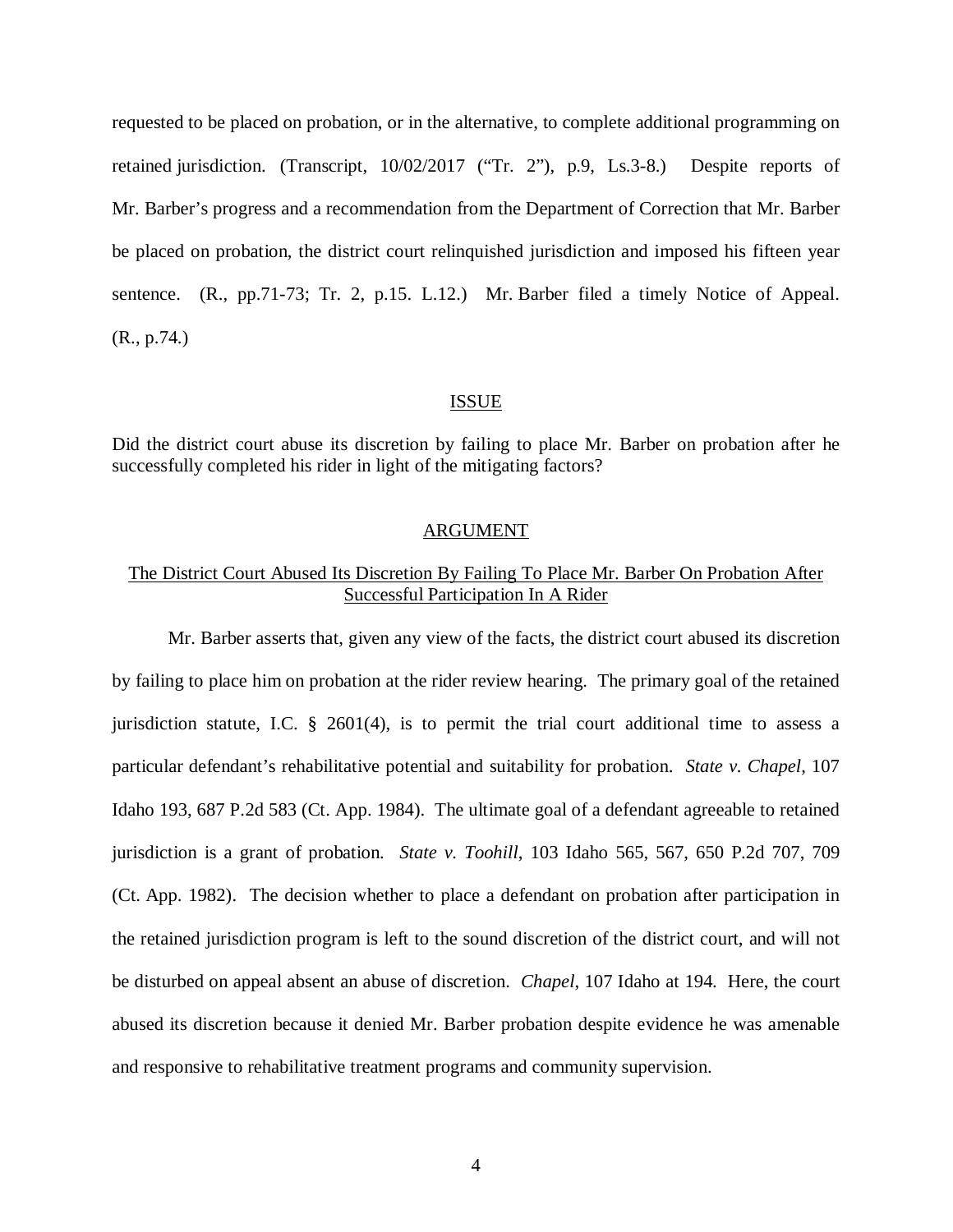The first example of Mr. Barber's rehabilitative progress is his acceptance of responsibility and insight into his own actions. At the outset of the investigation, Mr. Barber provided a detailed and honest statement to the police, and remained at his house, anticipating police, even after shooting and hurting Mr. Herzog. (PSI, pp.183-185.) Cooperation with the police and prosecution can be mitigating. *See State v. James*, 112 Idaho 239, 243 (Ct. App. 1986.) At the rider review hearing, he expressed acknowledgement of his role and even appreciation for the judicial process:

Well, first off, I want to thank you for sending me on this rider. I see so much change in me, in my maturity level. I know it's not the full maturity and with all of these writes up that I've had, they were very immature that I was doing, such as, talking during count, not being up for the count time procedures that they had given to us. And I took full accountability of that. You know, I didn't fight against it. I took it, and I said, "You know what, sir, sorry. I apologize, and it will not happen again." I believe that, you know, the program was hard. It was tough. You know, at one point I said, "You know what, I don't want to do this." But I really dug down deep inside of myself and really pulled my head out of, you know, my back end. . . .

(Tr. 2, p.9, L.25 – p. 10, L.17.) He also stated:

While I was in my classes -- my ART class, that was a big thing because *I do have a very short fuse, ma'am. I really dug deep into it on my anger with by social skills that I have that was given from my teacher, from my instructor, and he was very surprised. He really didn't think I would be able to pull through it. And I really -- I really pat myself on the back for that for being able to come all this way from being a total, you know, total nothing and from not learning anything and just doing wrong to coming out and being able to control my anger, be able to not fight back, and be able to know who I am inside, and to be positive and keep my emotions up.* . . . *I had asked a lot of questions on how to do the work and how to do the assignments, and I got that help. And I've never been able to ask for help.* . . . With everything that was happening with my baby momma, with my ex, ma'am, and my son, it enraged me quite a bit, but I didn't show it. I simply talked about it in group. I talked about it with my case manager, and they were able to help me know what to do. I don't have no contact with her anymore nor do I want one because of what she said. I do keep in contact with her father, and I do keep in contact with her mother to know how my boy is doing. But other than that, I do want to thank you for giving me this chance to, at least, show you - - show the courts that, yeah, it was rocky. This was a rocky rider. I can't speak for you, ma'am, but I do have to say I do want to give you a thank you and a God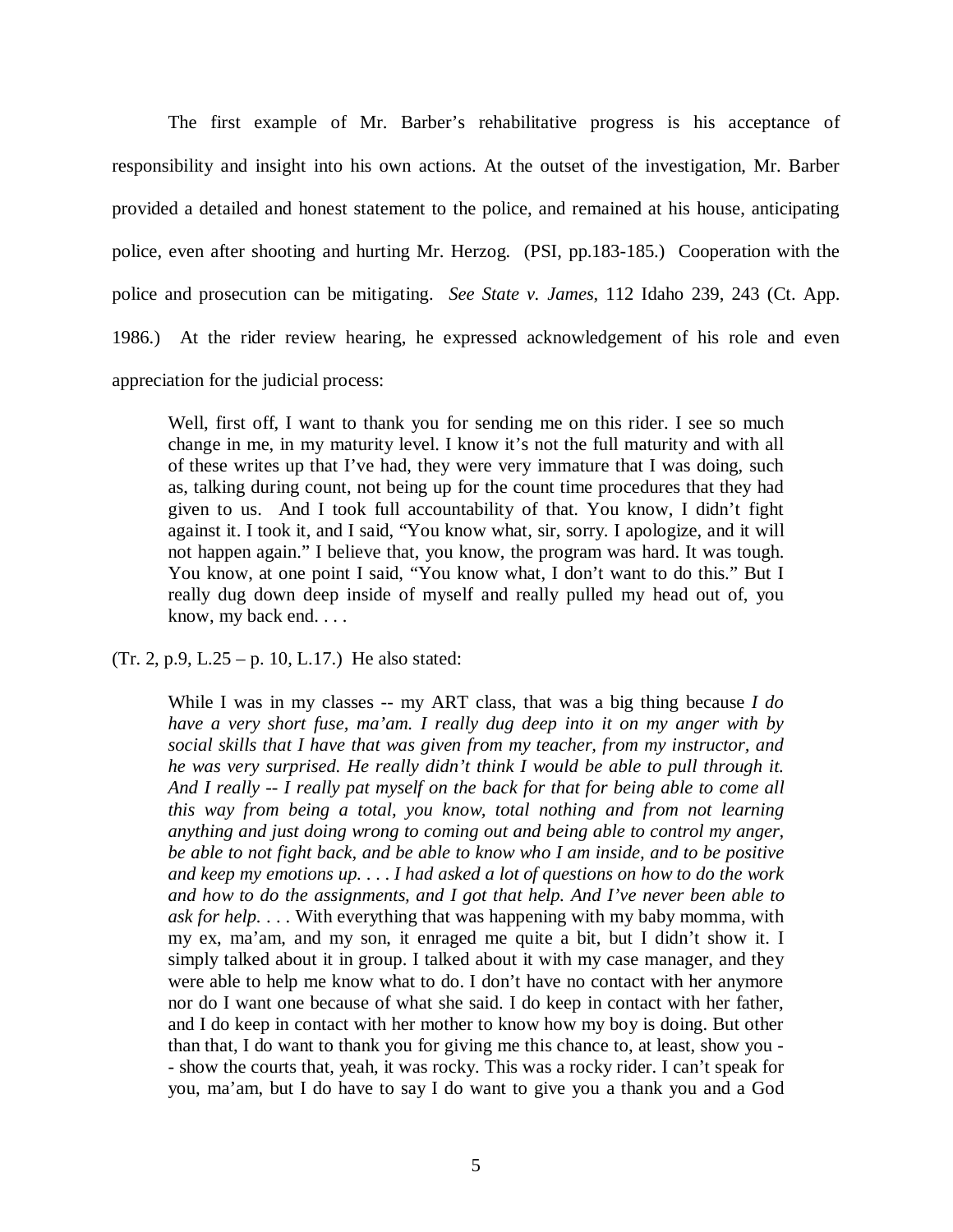bless to giving me this rider and having me come closer to who I am as myself and who I can truly be on the outs. . . .

(Tr. 2, p.10, L.24 – p.3, L.16.) These remarks to the court are very instructive.

Mr. Barber, as an immature 20 year old man, found himself originally before the court for inability to control his jealousy and anger towards his ex-girlfriend and son's mother. He participated in escalation of a seemingly minor incident which cumulated with a mutual combat situation where he shot Mr. Herzog. Many months later however, after participation in CAPP, Mr. Barber demonstrated he was able to reflect on his behavior, learn techniques to control his emotions, and make self-supporting decisions. (PSI, pp.291-293.) Mr. Barber's acceptance of responsibility is mitigating, as well as his desire to actively change his behavior. *See State v. Shideler*, 103 Idaho 593, 594 (1982). His full acknowledgement is noteworthy because Savannah Hunter, Cody Schnapel, Eldon Herzog, and their associates, encouraged and induced and facilitated the crime, by voluntarily driving together as a formidable group to Mr. Barber's house, where Mr. Herzog willingly and physically confronted Mr. Barber despite recognition that he was angry and had a gun. (PSI, pp.99-102, 126-128.) *See State v. Nice*, 103 Idaho 89, 91 (1982) (reducing defendant's sentence, in part, based on "the circumstances surrounding the case," which included the 14-year old victim in a lewd conduct case actively pursuing the defendant and, ultimately, removing her clothing and telling the defendant she wished to have sex.) Mr. Barber's progress is corroborated through Idaho Department of Corrections records.

The facilitator's comments reveal Mr. Barber's programming was effective. During substance abuse treatment, he was described as open-minded and willing; he fully participated and identified high risk situations. (PSI, p.291.) Mr. Barber also completed ten aggression replacement training sessions, and was a good student who followed direction and grasped the material. He identified highly effective skills to assist him in recognizing his own triggers. (PSI,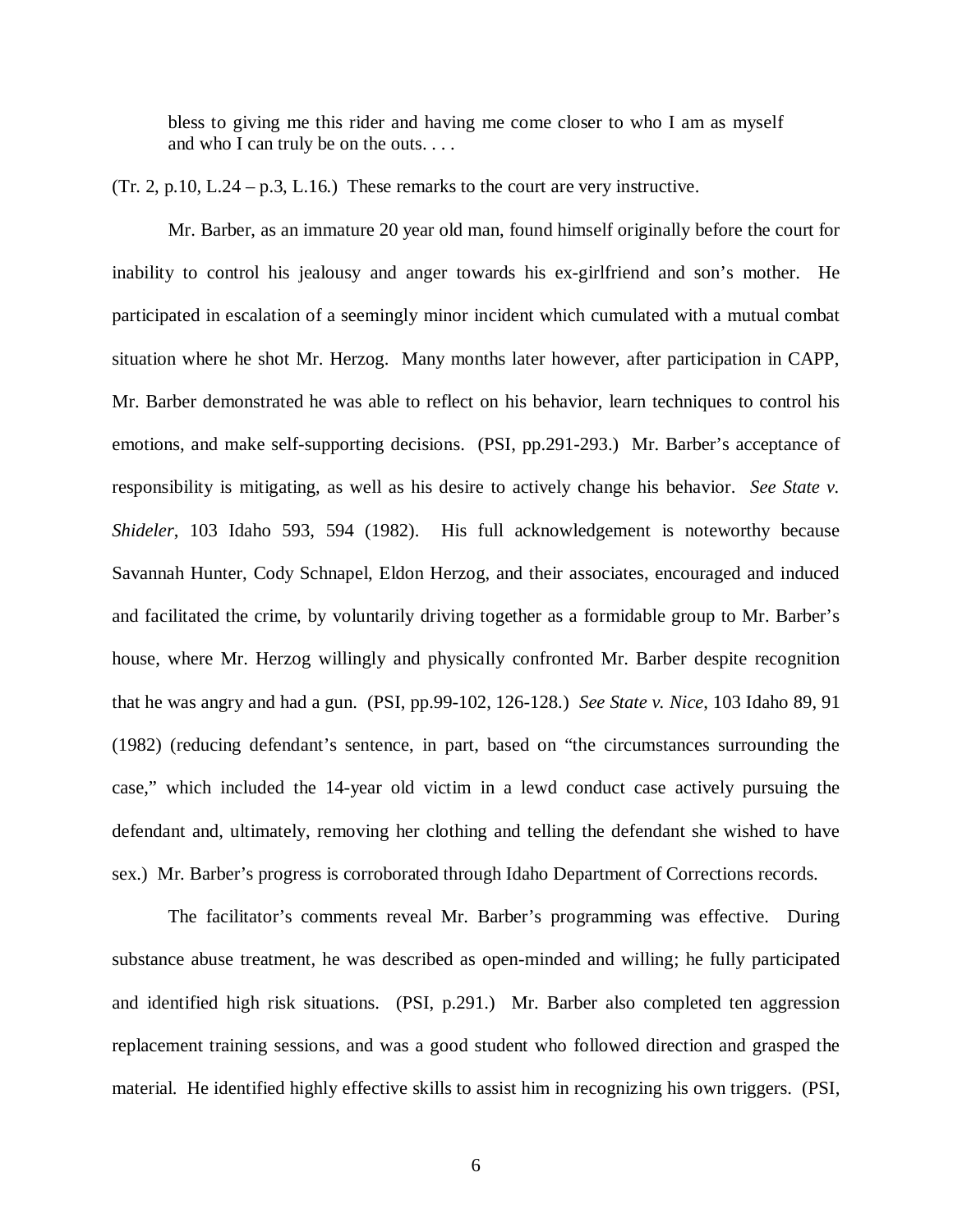p.293.) During the Thinking for a Change course, Mr. Barber initially struggled to find motivation given that his mother had died during his incarceration and, due to a lie propounded by Ms. Hunter, he believed she had killed his son. (PSI, pp.291-292; Tr. 2, p.6, Ls.14-22.) But Mr. Barber turned his attitude and participation around:

His facilitator also reported that Mr. Barber has come to understand that he cannot continue to hold on to the belief that he is the cause for his ex-girlfriend using hard drugs, which caused her to drop their infant son, ultimately resulting in head trauma and death. He replaced that belief with the belief that she made the choice to use drugs and she could have made the choice not to use drugs. This was a major obstacle for him to overcome during this class, and his facilitator observed that this may continue to be a struggle for him in the future. Mr. Barber chose to work with the issues he faces his ex-girlfriend as his high risk situation during the Problem Solving portion of the program. He put in a lot of effort to understand how to take a moment to stop and think before responding once he realizes he is in a problem situation. His facilitator also reported that overall, Mr. Barber did very well in group, he was a positive member who participated in group discussions and activities, he was receptive to feedback, and he rose to challenges presented to him by the counselor and other group members.

(PSI, pp.291-292.) A stark example of Mr. Barber's maturity is his ability to process his emotions after being told his son was killed, and then discovering the true facts (that his son had been in Ms. Hunter's parents' custody for an extended period of time). He did this without major emotional or physical outburst to his or anyone else's detriment. (Tr. 2, p.6, Ls.14-22.) Mr. Barber dealt with this trauma and learned from the experience and assured the court at the rider review that he had extricated himself from Ms. Hunter and planned to stay away. (Tr. 2, p.12, L.24 – p.13, L.3.) This speaks to his ability to make self-supporting decisions. Not only did Mr. Barber improve his behavior and learn crucial life skills, but he transformed from an unmotivated young man to an excited and eager one, voicing his gratitude for the opportunity to show what he had accomplished and give back to the community. (PSI, p.294.)

Albeit the rider review notes indicate that at some point during CAPP, his progress and work product declined. However, after counseling, he revealed his conduct was largely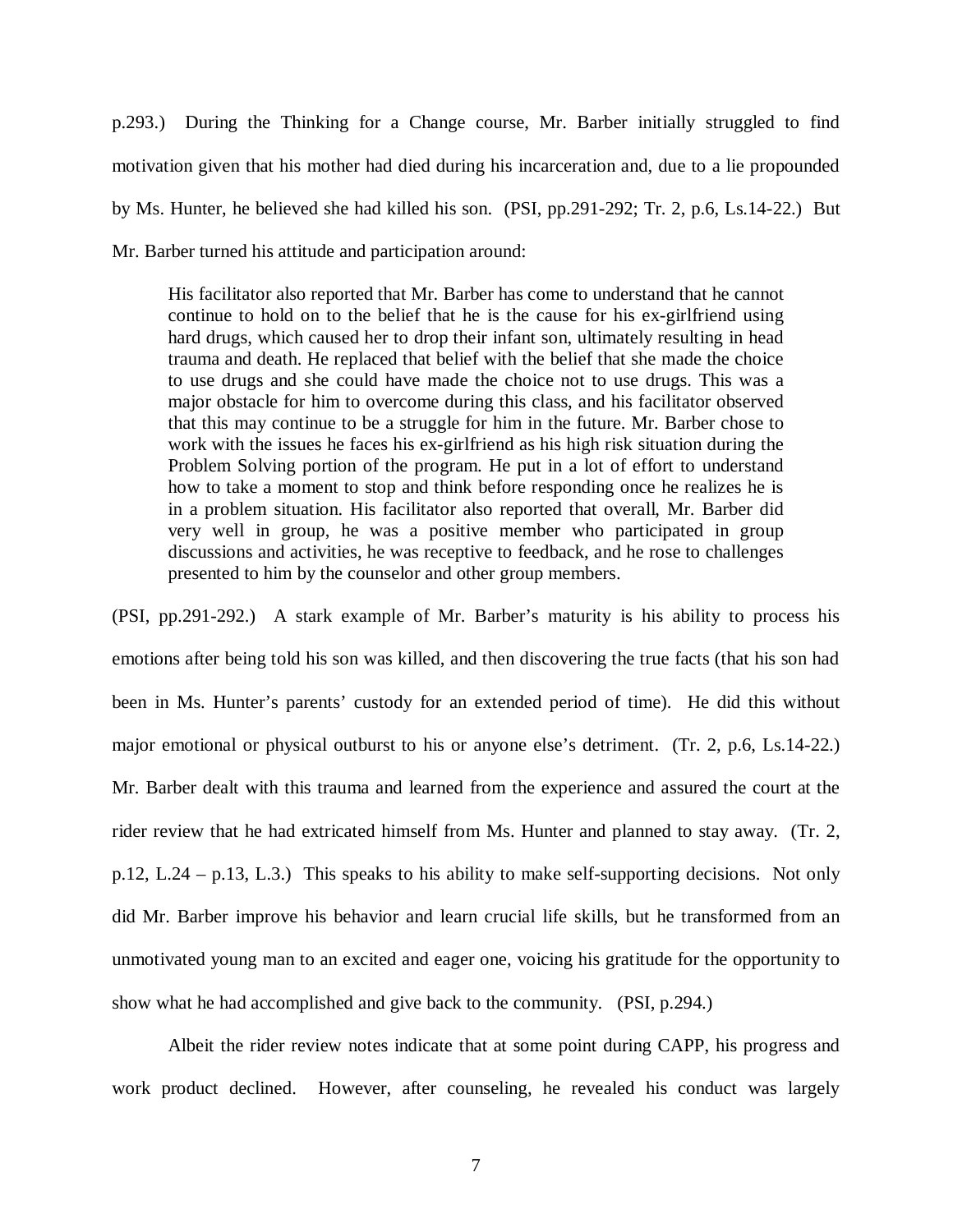motivated by fear of getting out of custody, and when given another opportunity, he succeeded. (PSI, p.291.) Moreover, Mr. Barber's criminal history prior to the current event was not severe; his offenses related to substance abuse, misdemeanor battery and runaway. (PSI, pp.7-8.) Some of that behavior may be attributable to his unstable and tumultuous childhood, and this can be mitigating. *See State v. Gonzales*, 123 Idaho 92, 93-94 (Ct. App. 1993) (mitigating facts included defendant's young age, lack of high school completion, abusive childhood having lived in "numerous broken homes," and "was introduced to drugs and alcohol at a very young age and admit[ted] to being chemically dependent."). Mr. Barber's father was a drug addict and heavy drinker who beat him and his family. Eventually, his father left the home. (PSI, pp.8-9.) Given Mr. Barber's childhood, it is understandable that it had a negative effect on his juvenile behavior.

Mr. Barber also suffers from some mental illness and substance abuse. In 2016, he was hospitalized for drinking excessively and being suicidal. He did take prescription medication for a time but was unable to continue them after release. (PSI, p.11.) A Global Appraisal of Individual Needs ("GAIN") was completed as part of the sentencing process, revealing Mr. Barber had diagnoses of alcohol and cannabis use disorder and "rule out- determine mental health diagnosis associated with current medication." (PSI, pp.20-21.) A recommendation was made to coordinate mental health treatment with his legal system involvement. (PSI, p.27.) Despite this acknowledgement of mental health needs, it does not appear a full assessment/diagnosis or plan was implemented to address Mr. Barber's psychological needs during CAPP. Therefore, any deficiencies in programming can be addressed in the future to help Mr. Barber further improve his functioning and compliance.

As a whole, Mr. Barber's time during CAPP allowed him to actually experience meaningful rehabilitation and demonstrate ability to comply on community supervision.

8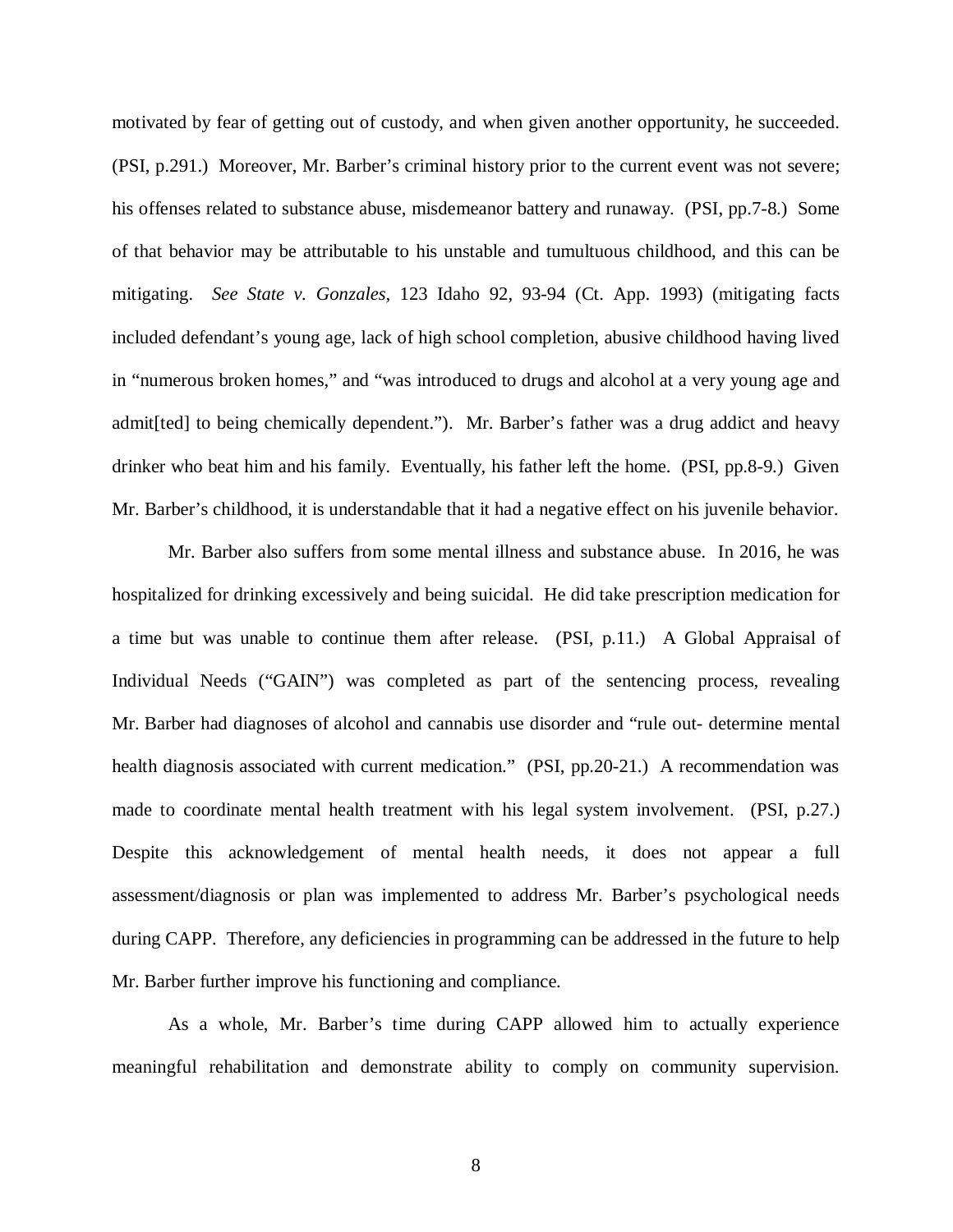Although the district court is not bound to follow a recommendation of probation from the Department of Correction, the district court in this case abused its discretion by failing to fully consider his positive progress. The trial court did not appear to be impressed by the emotional fall-out to Mr. Barber regarding Ms. Hunter's lie about their son's death, nor his ability to maturely handle the experience; in fact, it did not event comment. (Tr. 2, pp.13-15.) Instead, the court improperly placed undue weight on the non-serious written warnings issued to Mr. Barber during his CAPP placement.

Mr. Barber was recommended for probation despite these warnings, ostensibly because they did not concern serious abuses. (PSI, p.294.) He was cited for talking during count, not following Standing ID Count procedures, "manipulation of staff," sharing commissary, being out of his bunk during count, being out of his area, talking during count, using an indigent envelope when not considered indigent. (PSI, p.306.) Interestingly, he did not commit the same violation more than once, and it did not significantly affect the facilitators' views. Mr. Barber concedes that subsequent to CAPP probation recommendation, he was disciplined for writing a letter to a security staff expressing feelings for her, which he shared with another staff member but asked staff not to disclose it. As a result of that, the CAPP Lead Case Manager wrote, "[h]is continued disrespect to staff, poor attitude, and rule violations indicate that he may not perform any better while on community supervision." (PSI, p.306.) The district court took this to heart, without fleshing out the actual severity of the conduct or questioning the stark difference between the CAPP recommendation and this newest letter. Rather, the district court called his performance on the rider as "poor," indicating it did not think Mr. Barber "internalized anything." (Tr. 2, p.14, Ls.2-3, 11-12.) The CAPP records include only two contacts between Mr. Barber and this lead manager, back in spring, during orientation. (PSI, p.305.) There is an obvious disconnect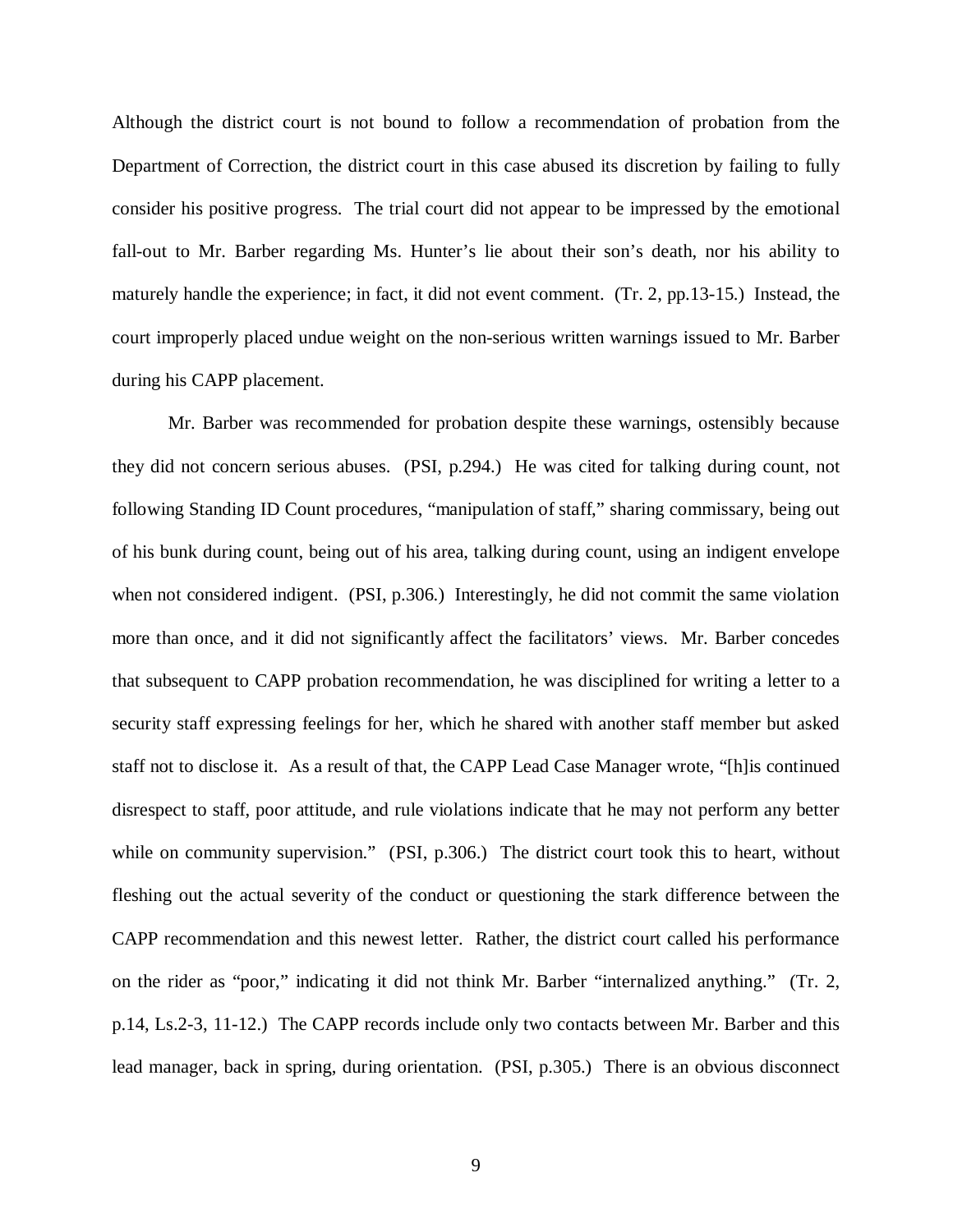between attitudes and staff at CAPP, wherein one appears to consider his progress noteworthy, whereas another blatantly disagrees. The district court failed to consider this even though Mr. Barber's counsel aptly addressed the lack of seriousness of the "offense."

The most recent write-up, starting from there back that we received today, he indicated that he had written on a piece of paper that he found one of the staff members attractive and that was found out. Obviously, in a normal world, that does not give anybody any problems for doing such a thing, but when you are in custody in an institution, they take those things a little bit more seriously. He had an opportunity to destroy that document. He indicates he made the correct decision when confronted about it and called for and asked to produce the note and did so.

(Tr. 2, p.5, L.24 – p.6, L.11.) Given that the documentation from CAPP bespoke of significant progress from the time of Mr. Barber's offense, the trial court should have engaged in a meaningful analysis of his renewed rehabilitation and supervision potential. It did not do this, and instead, relied solely on the report of the violations. Thus, the trial court abused its discretion in relinquishing jurisdiction.

# **CONCLUSION**

Mr. Barber respectfully requests that this Court vacate the Order Relinquishing Jurisdiction and remand the case back to the district court with instructions to place Mr. Barber on probation.

DATED this 16<sup>th</sup> day of March, 2018.

 $\frac{|S|}{|S|}$ LARA E. ANDERSON Deputy State Appellate Public Defender